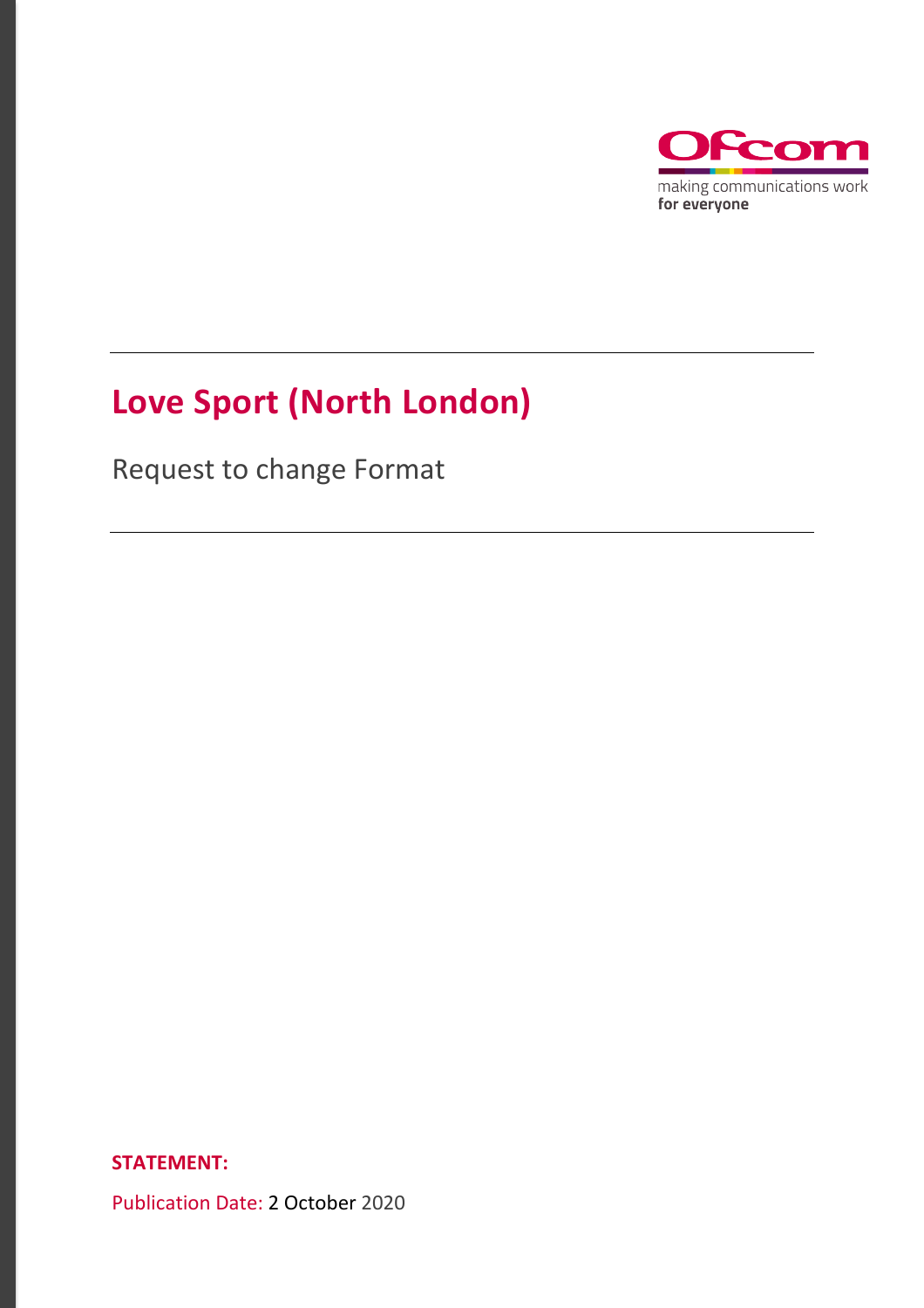## **Contents**

### **Section**

| 1. Overview                       |  |
|-----------------------------------|--|
| 2. Statutory and policy criteria  |  |
| 3. Ofcom's analysis and decisions |  |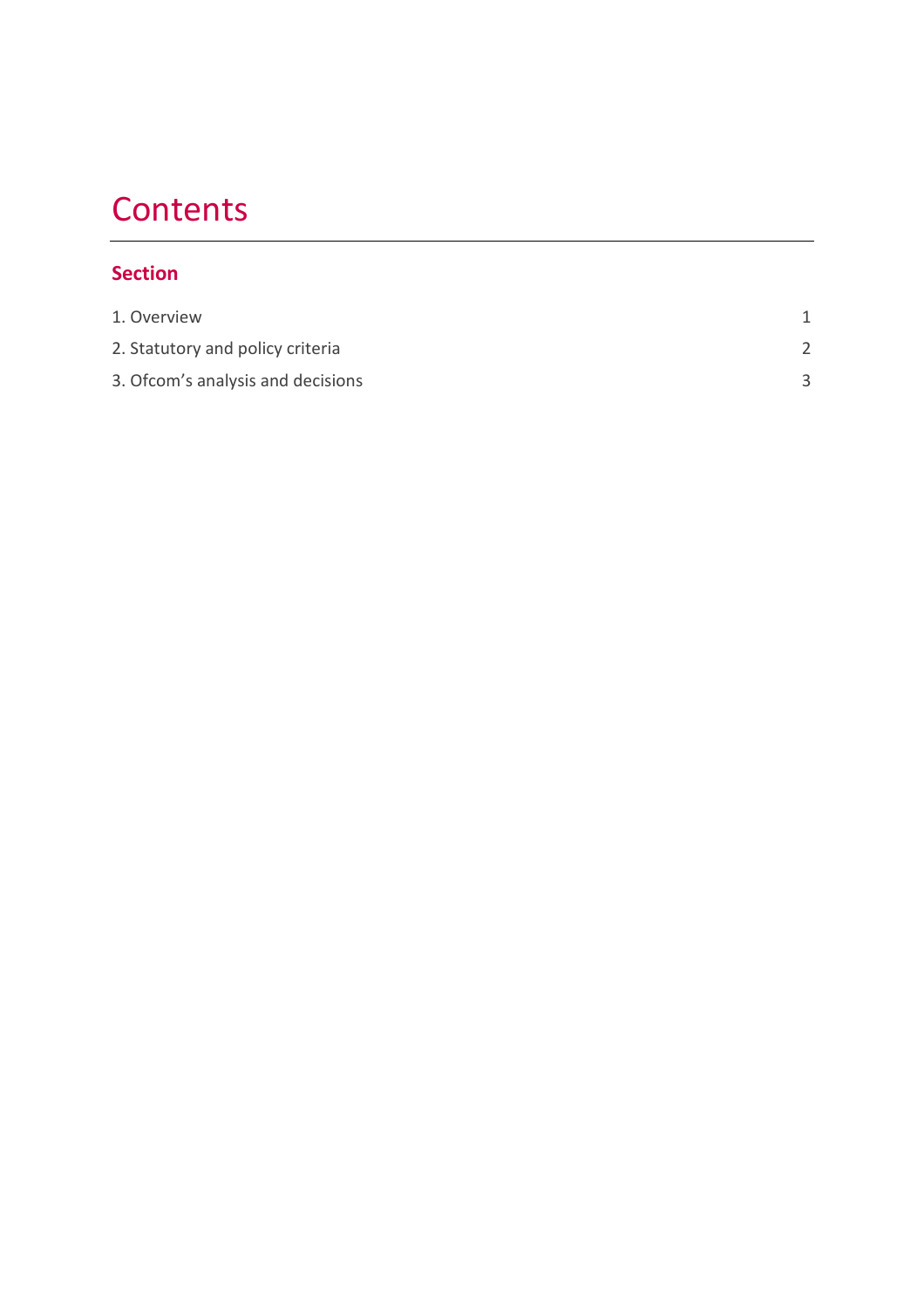## <span id="page-2-0"></span>1. Overview

A commercial radio station's Format sets out the type of broadcast output it is required to deliver, and forms a part of its licence. Formats may include requirements relating to a station's music output, news provision, other types of speech content, its target audience, the volume and origin of locally-made programmes, and any programme sharing arrangements. Taken together, these elements encapsulate the nature and overall character of a licensed service.

In May 2020, A Spokesman Said Limited ('ASSL') submitted a request to Ofcom to make changes to the Format of its AM local radio licence for North London, which broadcasts as 'Love Sport', with a view to relaunching the station as 'Asian FX'.

#### **What we have decided – in brief**

The proposal was to change the 'Character of Service' of the licence from:

*"A 24-hour speech service for Londoners focussing on sports plus some topical content and local information."* 

to:

*"A contemporary Asian/urban music-led station for young British Asians aged 15-44 featuring the music of British Asian artists and the latest/classic Bollywood tracks and world music."* 

In Ofcom's view, the proposed change would constitute a significant departure from the 'Character of Service', and so was subject to a public consultation.

Following that consultation, Ofcom has decided to approve the change to the 'Character of Service' proposed by ASSL, for the reasons set out in this Statement.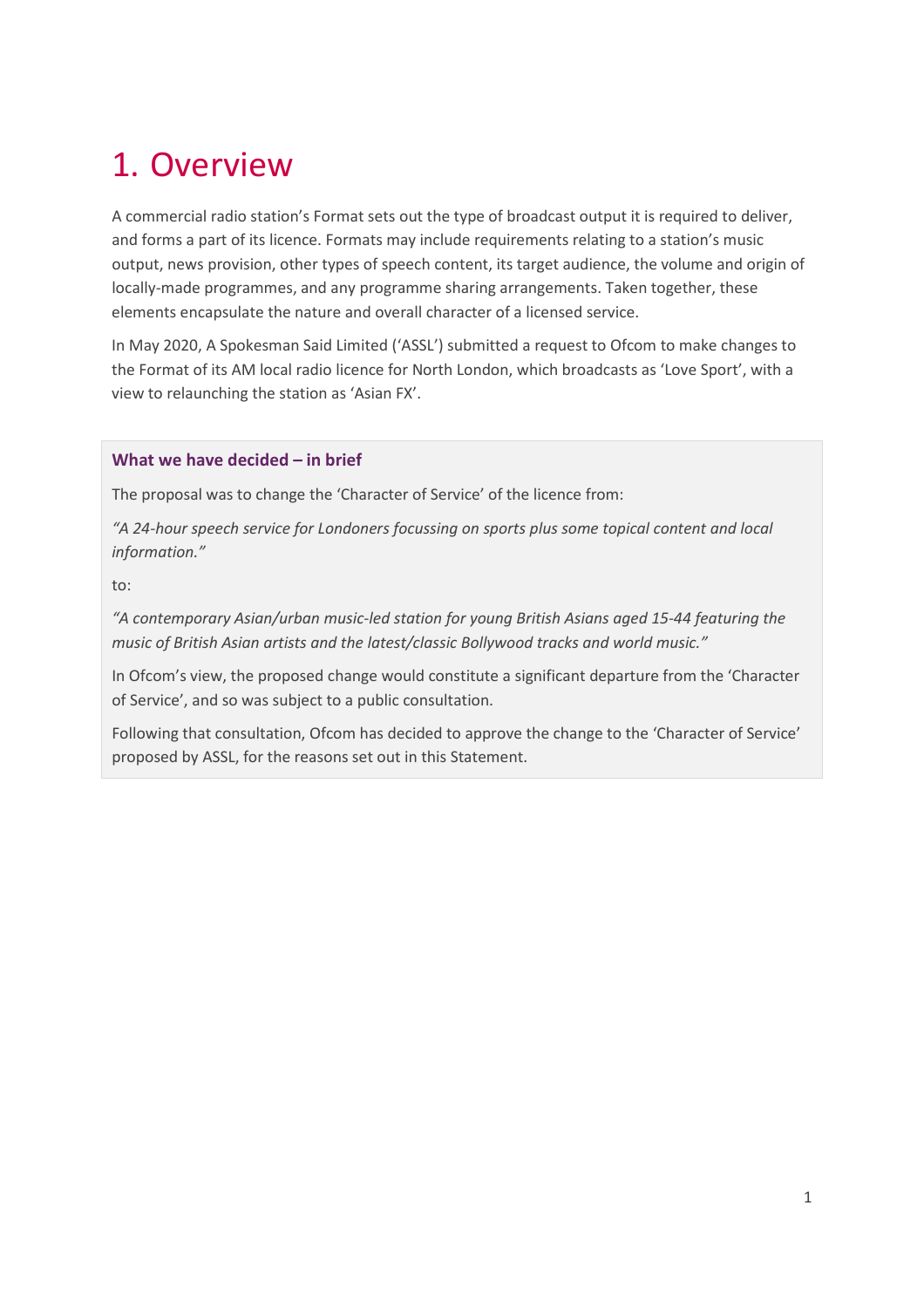## <span id="page-3-0"></span>2. Statutory and policy criteria

- 2.1 Ofcom may consent to a departure from the character of a licensed local commercial radio service (a "Format change") in accordance with section 106(1A) of the Broadcasting Act 1990 (the "1990 Act") only if it is satisfied in relation to at least one of the following criteria:
	- a) that the departure would not substantially alter the character of the service;
	- b) that the departure would not narrow the range of programmes available by way of relevant independent radio services to persons living the area or locality for which the service is licensed to be provided;
	- c) that, in the case of a local licence, the departure would be conducive to the maintenance or promotion of fair and effective competition;
	- d) that, in the case of a local licence, there is evidence that, amongst persons living in that area or locality, there is a significant demand for, or significant support for, the change that would result from the departure; or
	- e) that, in the case of a local licence (i) the departure would result from programmes included in the licensed service ceasing to be made at premises in the area or locality for which the service is provided, but (ii) those programmes would continue to be made wholly or partly at premises within the approved area (as defined in section 314 of the Communications Act 2003 (local content and character of services)).
- 2.2 Under section 106ZA of the 1990 Act, a change that is not considered by Ofcom to satisfy the first or last of these criteria (i.e. a change that Ofcom considers would or could substantially alter the character of the service, or does not relate solely to the origin of locally-made programmes) must, if it is to be considered further under any of the other three criteria, be consulted upon.
- 2.3 Even if Ofcom is satisfied that the proposed change would meet one of the statutory criteria, we still have discretion as to whether or not to agree to the change. Ofcom has [published guidance](https://www.ofcom.org.uk/__data/assets/pdf_file/0024/87405/The-regulation-of-Format-changes.pdf) about how it generally expects to exercise this discretion. This guidance refers in particular to the following criteria:
	- the extent of the impact of the change on the Character of Service;
	- the time elapsed since the licence was awarded;
	- considerations taken into account in making the original award;
	- the views of listeners and stakeholders; the avoidance of 'format creep';
	- whether the station broadcasts on AM or FM; and
	- Ofcom's statutory localness and other obligations.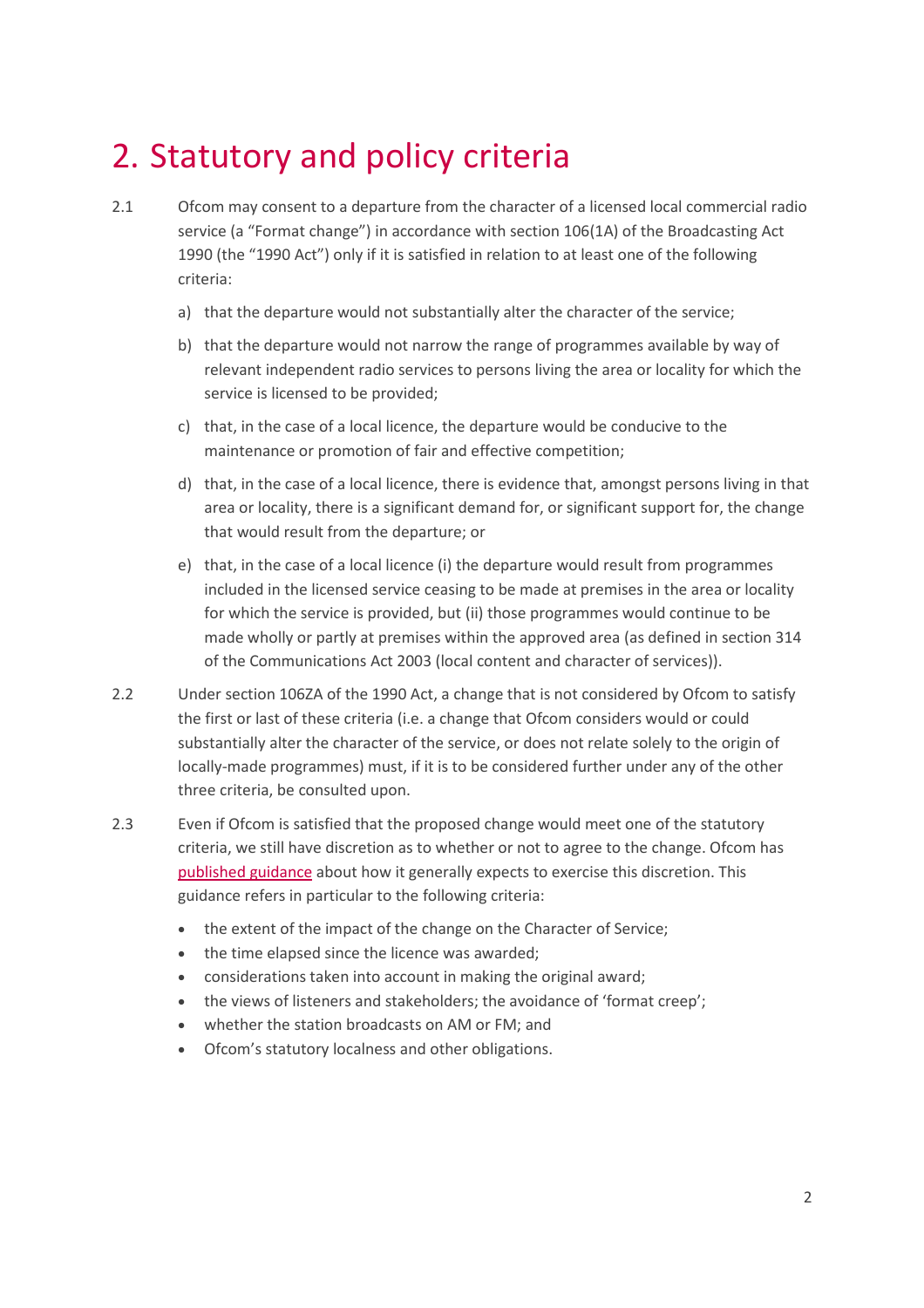### <span id="page-4-0"></span>3. Ofcom's analysis and decisions

- 3.1 ASSL's Format change request would significantly alter the nature of the station's programming and target audience. The change would replace an all-speech service focused mainly on sport with a music-based service for young British Asians. On that basis, we did not consider that criterion (a) in section 106(1A) was met, and criterion (e) in section 106(1A) was not relevant to this request as the change did not relate solely to the premises from which locally-made programmes originate.
- 3.2 Ofcom therefore consulted on this request in accordance with section 106ZA.

### **Ofcom's preliminary view**

- 3.3 In the [consultation](https://www.ofcom.org.uk/__data/assets/pdf_file/0015/200553/consultation-love-sport-north-london-format-change-request.pdf) we said the Format change request was made by ASSL primarily on the basis that criterion (b) of section 106(1A) of the Act was met: that the proposed change would not narrow the range of programmes available by way of relevant independent radio services to persons living in the relevant licence area.
- 3.4 Based on our analysis of the Format and Key Commitment requirements of the other analogue local and community radio services broadcasting in North London, we agreed and said it appeared to us the changes sought by ASSL would not narrow the range of programmes available to listeners in the North London licence area, and therefore we were satisfied on a preliminary basis in relation to statutory criterion (b). We also said we could not see any policy reason to refuse the request.

### **Summary of consultation responses**

- 3.5 We received two responses to this consultation, both from individuals who wished to remain anonymous.
- 3.6 The first respondent was in favour of the change, observing that Love Sport is available nationally on DAB as well as on AM in North London, which in their view means that the change will not reduce choice for consumers.
- 3.7 The second respondent was opposed to the change, observing that in their view it "would reduce choice." They added: "Love Sport gives an alternative to BBC Radio 5 Live and TalkSport for sports fans and by getting rid of Love Sport this would reduce choice. There are already a number of Asian stations available as well as stations that cater to various BAME audiences. Looking at the list of stations available in the area specified there are already Asian stations available such as Lyca Dil Se, Lyca Radio and Sunrise Radio but there is no mention of sports stations on the list."

### **Ofcom's assessment and conclusions**

3.8 We noted the first respondent's point regarding Love Sport also being available to listeners in North London via national DAB transmission. However, in assessing the request under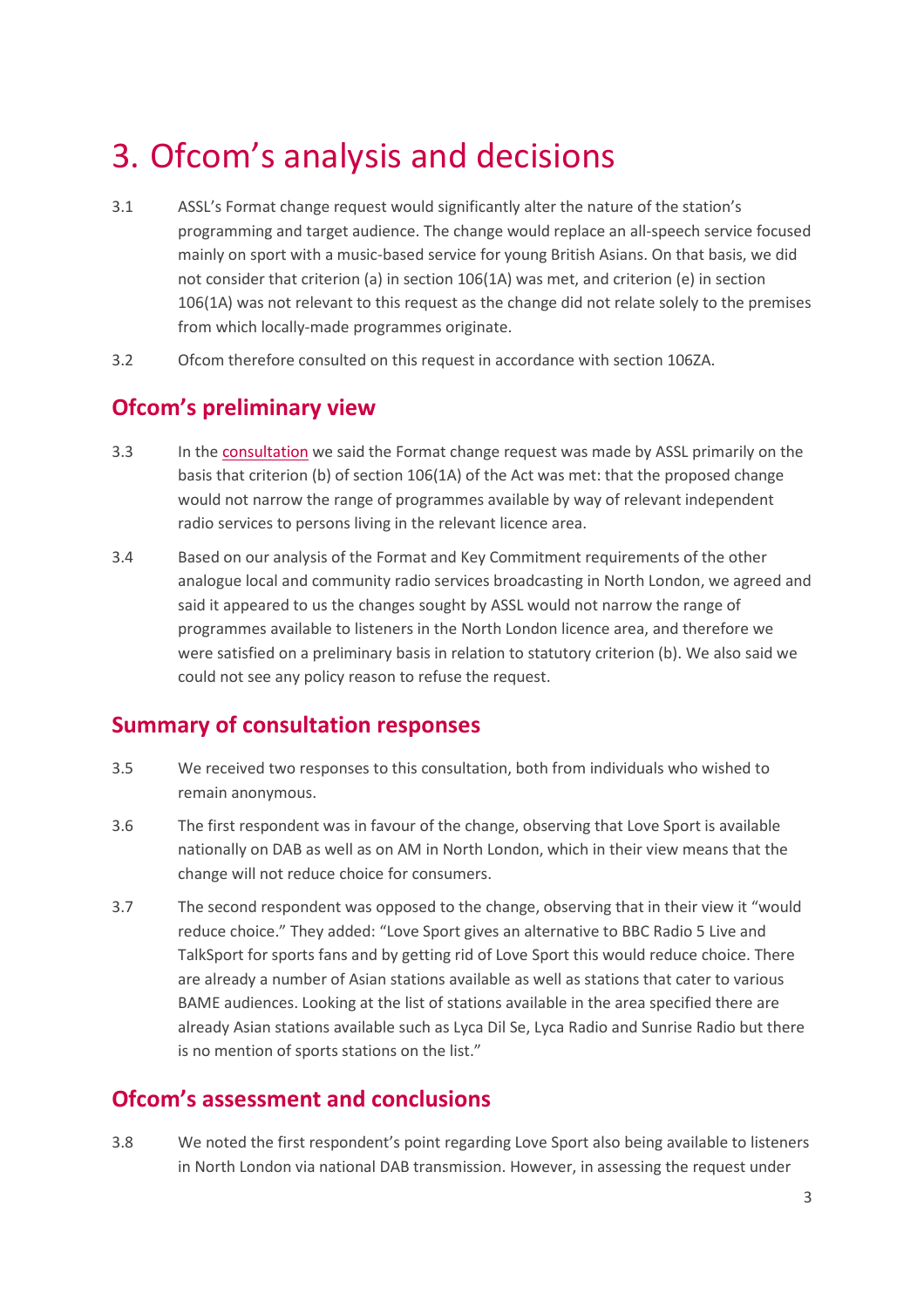statutory criterion (b) (that the proposed change would not narrow the range of programmes available by way of relevant independent radio services to persons living in the relevant licence area) the Format change legislation only permits us to take into account the Formats and Key Commitments of analogue local commercial and community radio stations available in the North London area. As a result, we were unable to consider services which are broadcast nationally or on non-analogue platforms such as DAB when undertaking our assessment.

- 3.9 We also considered the second respondent's point that choice for listeners in North London would be reduced because they would be losing a distinctive sports service, and that there are other local analogue services already available in North London which cater for the Asian community. We agree with the second respondent's point that a distinctive sports service in the market is being removed. Indeed, we additionally note that neither the TalkSport nor BBC Radio 5 Live mentioned by the respondent are "relevant independent radio services" so, like DAB services do not form part of our assessment. Therefore, the change removes the only relevant service focused principally on sport. As noted in our consultation, however, the two LBC services provide some sports coverage as part of a wider programming mix. Additionally, we do not agree with the second respondent that the audience covered by the proposed changed Format is catered for by existing stations focused on Asian communities in the North London area. As noted in our consultation, two of the specific services mentioned by the respondent (Lyca Radio and Lyca Dil Se) target an older demographic to Asian FX over a wide geographic area. Whilst Sunrise Radio does target a similar age group to Asian FX, Asian FX would be the only service with a Format which would require the inclusion of world music and urban music genres, and includes a specific requirement to feature the music of British Asian artists.
- 3.10 Having carefully considered these consultation responses, we remain of the view that we are satisfied in relation to criterion (b) of Section 106(1A), as we do not consider that there will be a narrowing of the range of programming (in relation to local analogue radio services) available to listeners in North London given the loss in relation to the range of sports programmes on relevant independent radio services in North London is balanced by a comparable increase in the range of services for younger Asian listeners in the same area.
- 3.11 The Format change legislation leaves to Ofcom's judgement the decision as to whether to permit a change, even if one of the statutory criteria is satisfied. In considering this request in relation to our policy criteria, we note that the change would substantially alter the character of service. However, we also note that the Format change request includes some evidence of support from listeners and stakeholders, and that a considerable period has elapsed since the original award of the licence (and indeed the format has evolved considerably in that time). We further note, in particular, that Love Sport is broadcast as an AM station and we are aware that AM stations are at a disadvantage relative to FM stations due to the poorer technical quality delivered on medium wave. As set out in our policy criteria, we are more willing to agree to Format change requests from AM than FM stations.